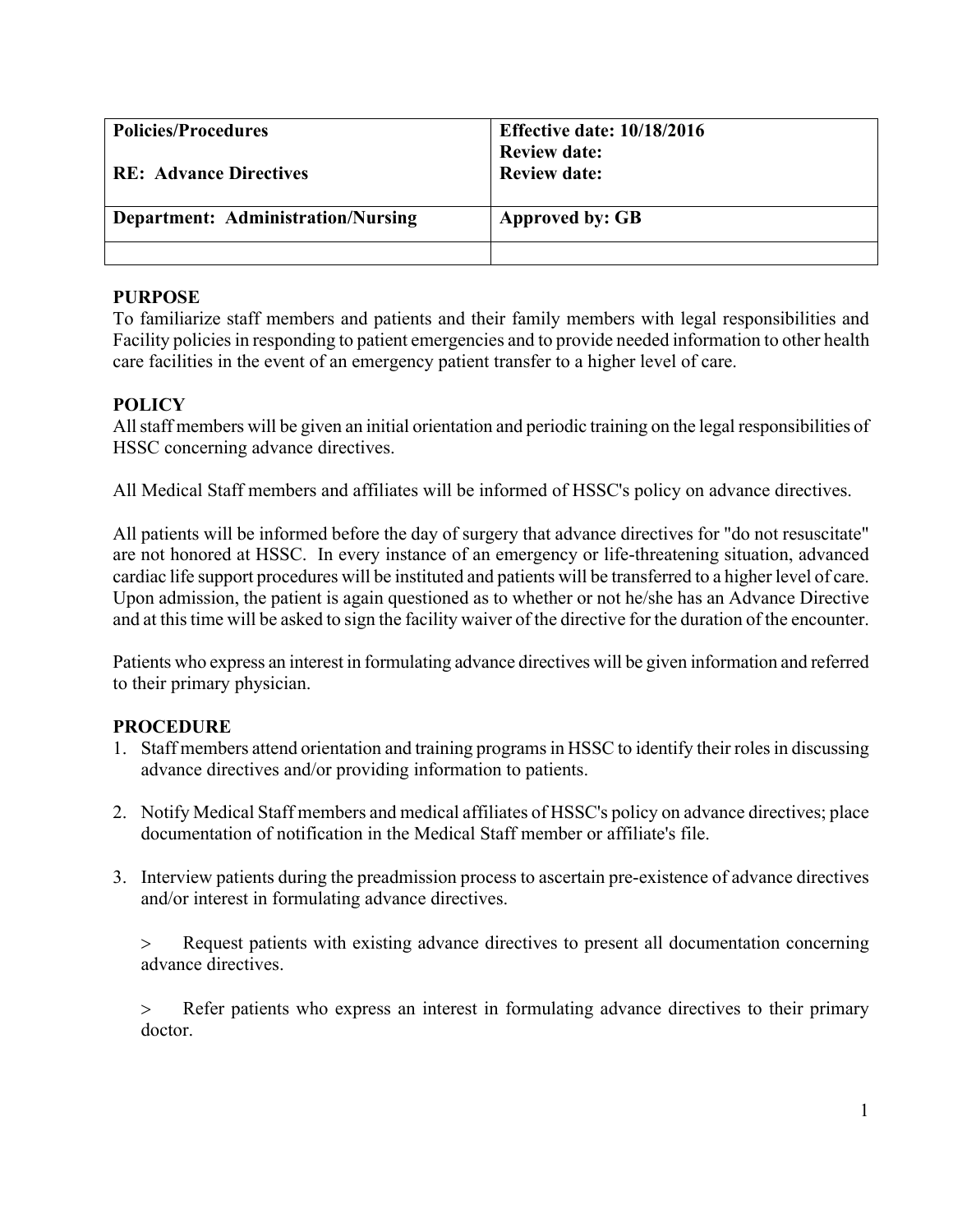4. Ask patients to sign a witnessed statement indicating their understanding of HSSC's policy on advance directives.

- 5. If the patient has advance directives, place it in an easily identifiable location in the patient's medical record and on the summary sheet, if available or indicate on the patient record if an advance directive has been executed.
- 6. In the event of a transfer to a higher level of care, include documentation of the patient's advance directives with the patient transfer.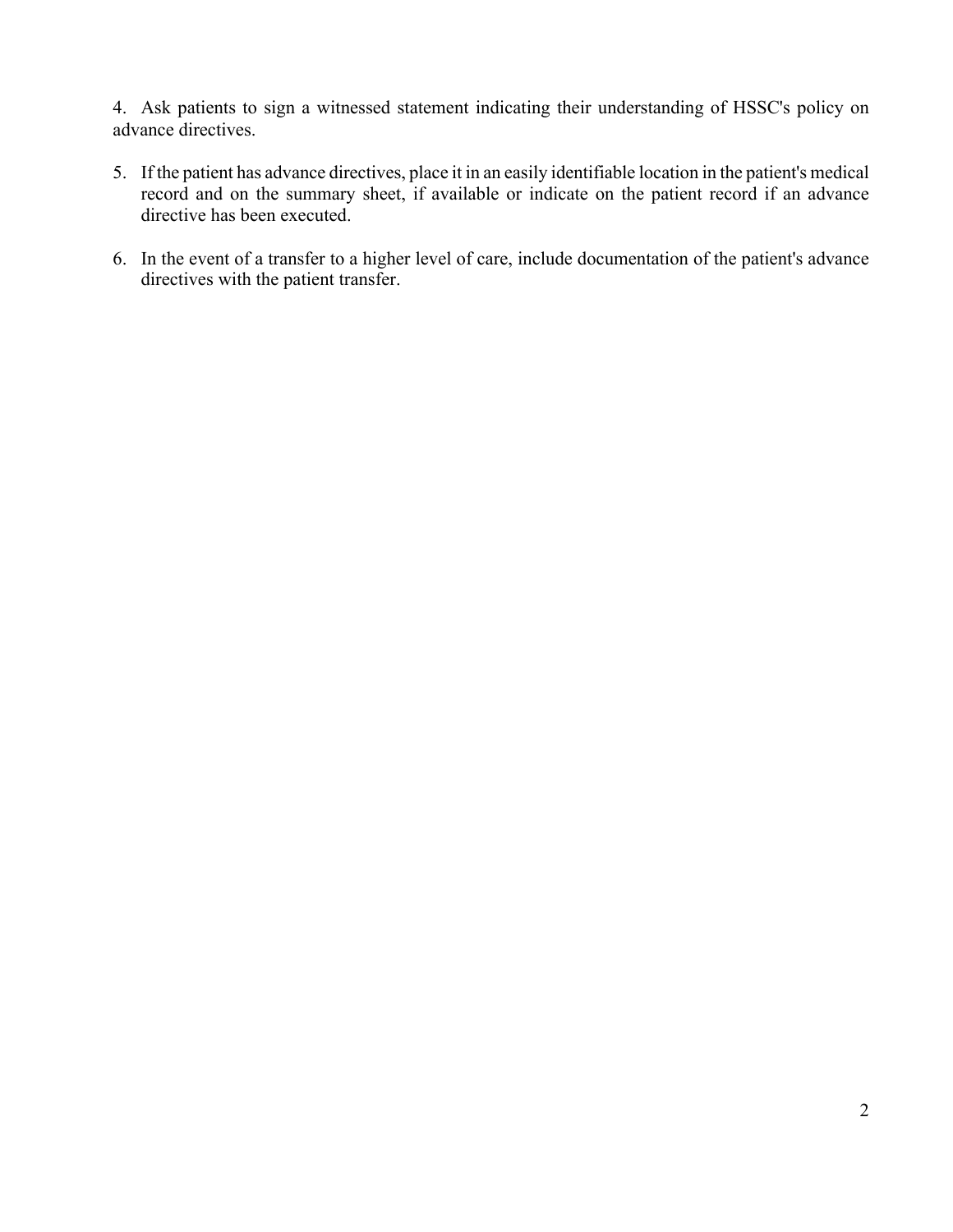## AMBULATORY SURGERY CENTER PATIENT CONSENT TO RESUSCITATIVE MEASURES

## Not A Revocation Of Advance Directives Or Medical Powers Of Attorney

All Patients have the right to participate in their own health care decisions and to make advance directives or to execute power of attorney that authorizes others to make decisions on their behalf based on the patient's expressed wishes when the patient is unable to make decisions or unable to communicate decisions. This surgery center respects and upholds those rights.

However, unlike in an acute care hospital setting, the surgery center does not routinely perform "high risk" procedures. Most procedures performed in this facility are considered to be of minimal risk. Of course, no surgery is without risk. You will discuss the specifics of your procedure with your physician who can answer your questions as to its risks, your expected recovery and care after your surgery.

It is our policy, as a matter of conscience and as permitted by state law, regardless of the contents of any advance directive or instructions from a health care surrogate or attorney in fact, that if an adverse event or unexpected deterioration occurs during your treatment at this facility we will initiate resuscitative or other stabilizing measures and transfer you to an acute care hospital for further evaluation. At the acute care hospital further treatment or withdrawal of treatment measures already begun will be ordered in accordance with your wishes, advance directive or health care power of attorney. Your agreement with this policy by your signature below does not revoke or invalidate any current health care directive or health care power of attorney.

If you do not agree with this policy, we are pleased to assist you to reschedule this procedure.

#### Please check the appropriate box in answer to these questions. Have you executed an advance health care directive, a living will, or a power of attorney that authorizes someone to make health care decisions for you?

T Yes, I have an Advance Directive, Living Will or Health Care Power of Attorney. Copy Obtained Y/N

No. I do not have an Advance Directive, Living Will or Health Care Power of Attorney.

I I would like to have information on Advance Directives. Information Provided to Patient

#### IF YOU CHECKED THE FIRST BOX "YES" TO THE QUESTION ABOVE, PLEASE PROVIDE US WITH A COPY OF THAT DOCUMENT SO THAT IT MAY BE MADE A PART OF YOUR MEDICAL RECORD.

By signing this document, I acknowledge that I have read and understand its contents and agree to the policy as described. If I indicated I would like additional information. I acknowledge receipt of that information.

BY:

DATE: **Example 2014** 

(Signature)

If consent to the procedure is provided by anyone other than the Patient,

the person providing the consent or authorization must sign this form.

I acknowledge that I have read and understand its contents and agree to the policy as described.

**Relationship to Patient** BY: Q Court Appointed Guardian (Signature) Attorney in Fact **Q** Health Care Surrogate

(Print Name)

Witness: (HSSC Employee)

**Date** 

## Holly Springs Surgery Center, L.L.C.

600 Village Walk Drive Holly Springs, NC 27540

| PATIENT IDENTIFICATION: |  |
|-------------------------|--|
|                         |  |
|                         |  |
|                         |  |
|                         |  |
|                         |  |
|                         |  |
|                         |  |
|                         |  |
|                         |  |
| ×                       |  |

MPG\_CCS018

Q Other